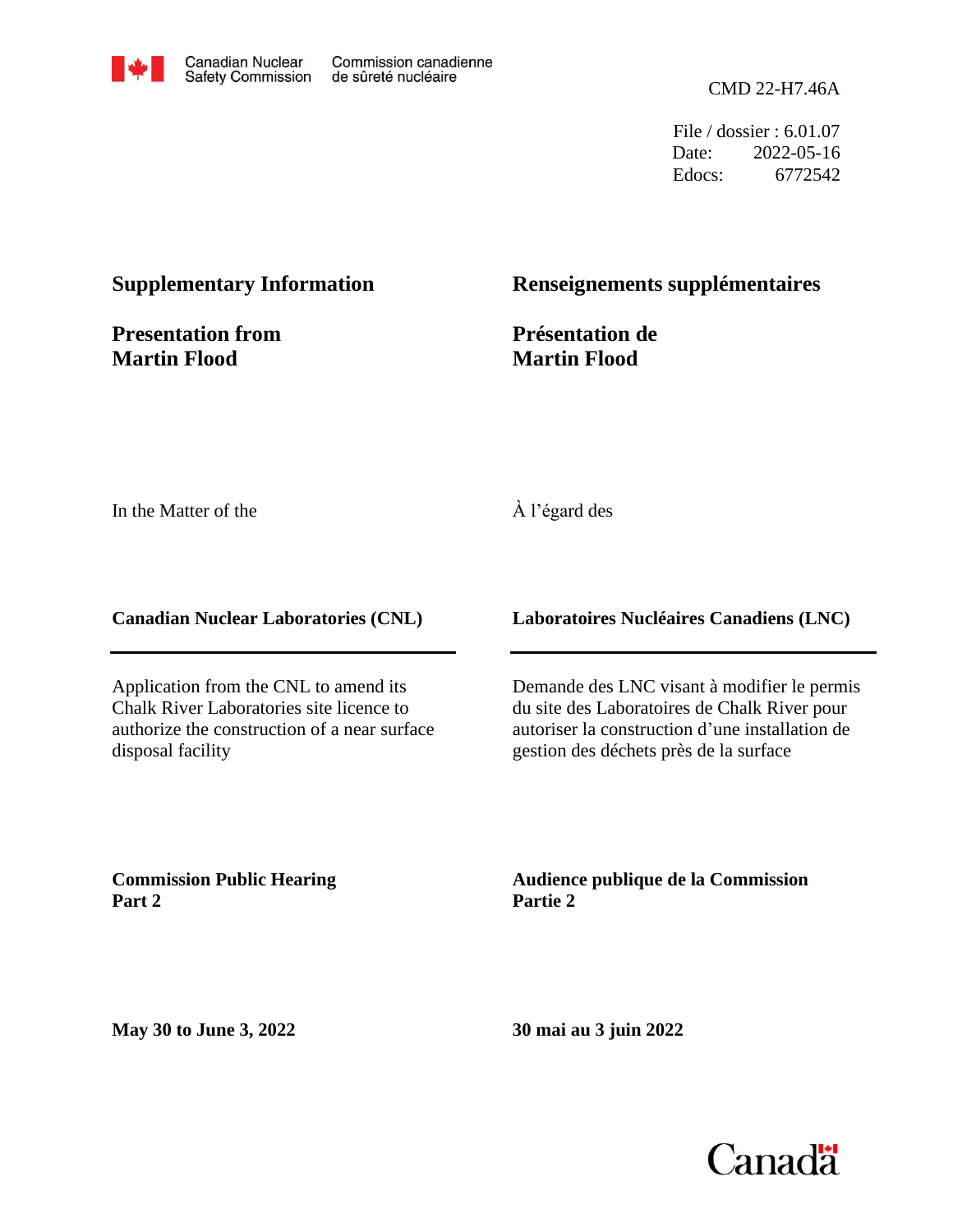# CNSC INTERVENTION BY MARTIN FLOOD TO CANADIAN NUCLEAR SAFETY COMMISSION

ON

CANADIAN NUCLEAR LABORATORIES APPLICATION TO AMEND ITS CHALK RIVER LABORATORIES SITE LICENSE TO AUTHORIZE THE CONSTRUCTION OF A NEAR SURFACE DISPOSAL FACILITY (NSDF)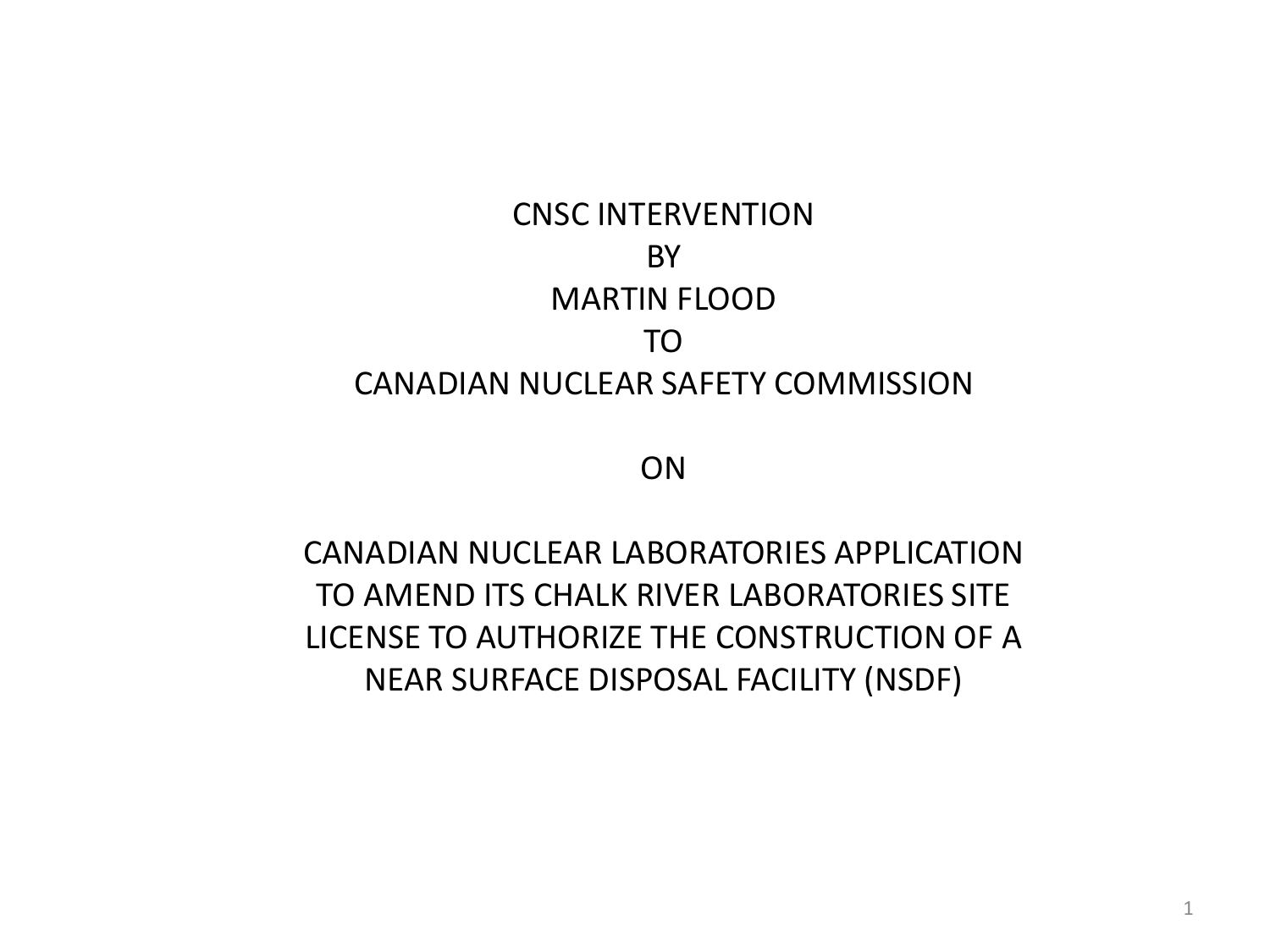# INTRODUCTION

## RECOMMENDATION

MOVE THE NSDF WELL AWAY FROM THE OTTAWA RIVER

- THE SCIENTIFIC RATIONAL
- THE HUMAN FACTOR
- COMMON SENSE
- MANDATE OF THE CANADIAN NUCLEAR SAFETY COMMISSION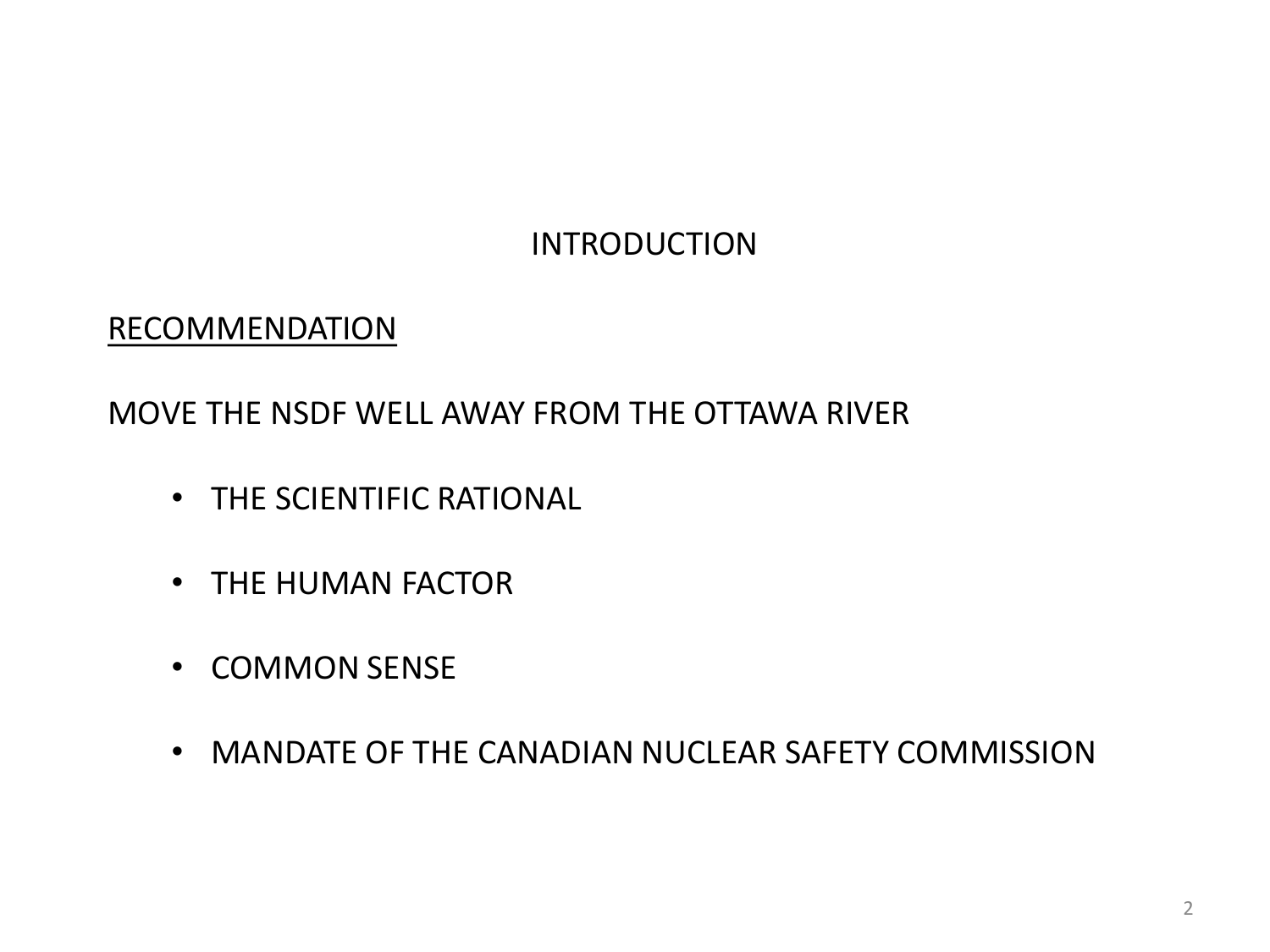INTRODUCTION (Continued)

FOUR ASPECTS TO CONSIDER IN THE HUMAN FACTOR:

- 1. FLAWED BUSINESS MODEL
- 2. COMPETENCY OF THE PROPONENT
- 3. TRUST IN THE PROPONENT
- 4. UNKNOWN RISKS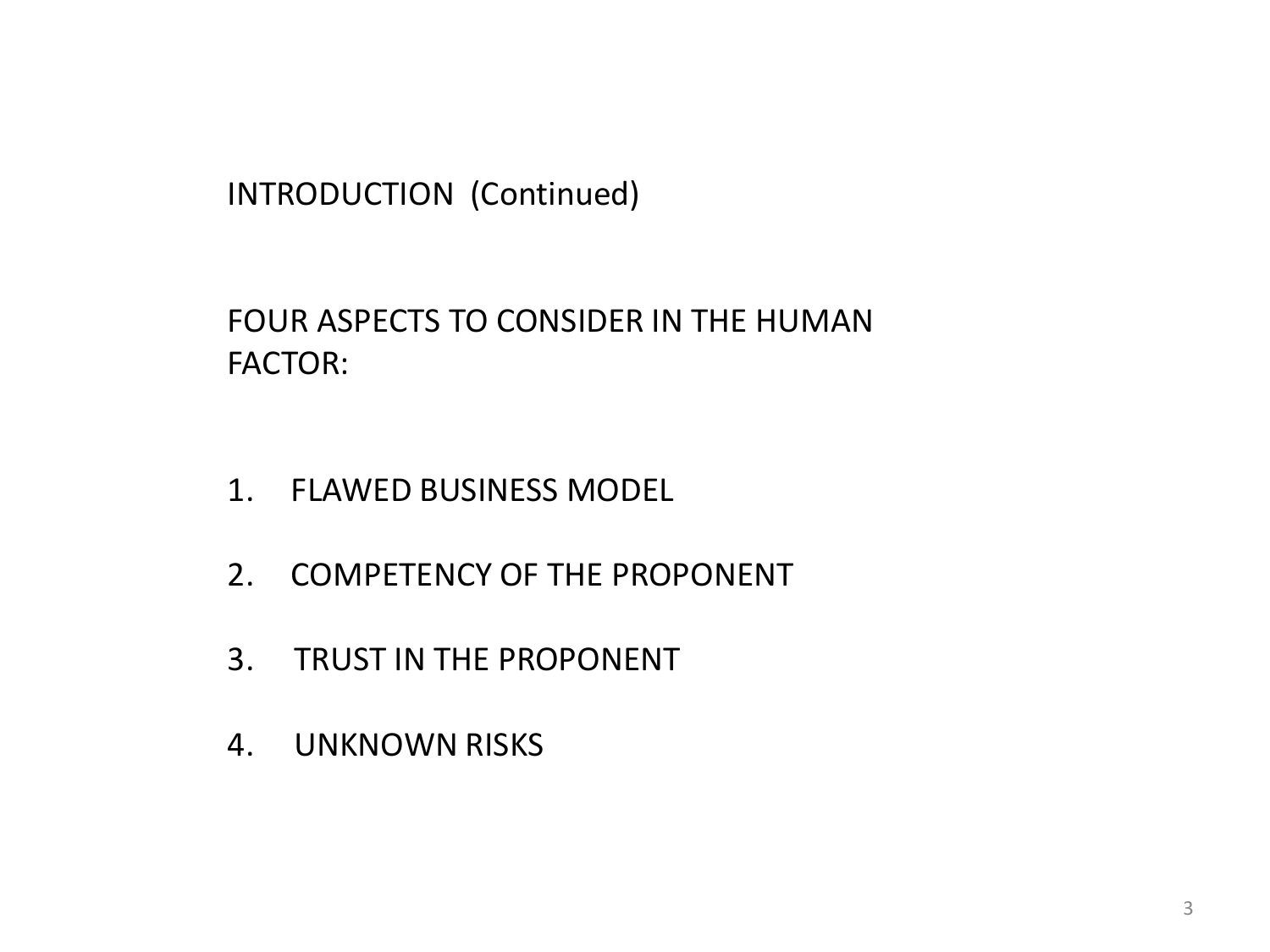INTRODUCTION (continued)

BUSINESS MODEL FOR MAJOR PROJECTS

- DESIGN, BUILD, OPERATE
- OWNER MUST REMAIN IN CHARGE
- OWNER SETS IRON CLAD CRITERIA AT EACH STAGE
- GOVERNMENT OWNED COMPANY OPERATED (Go Co) MODEL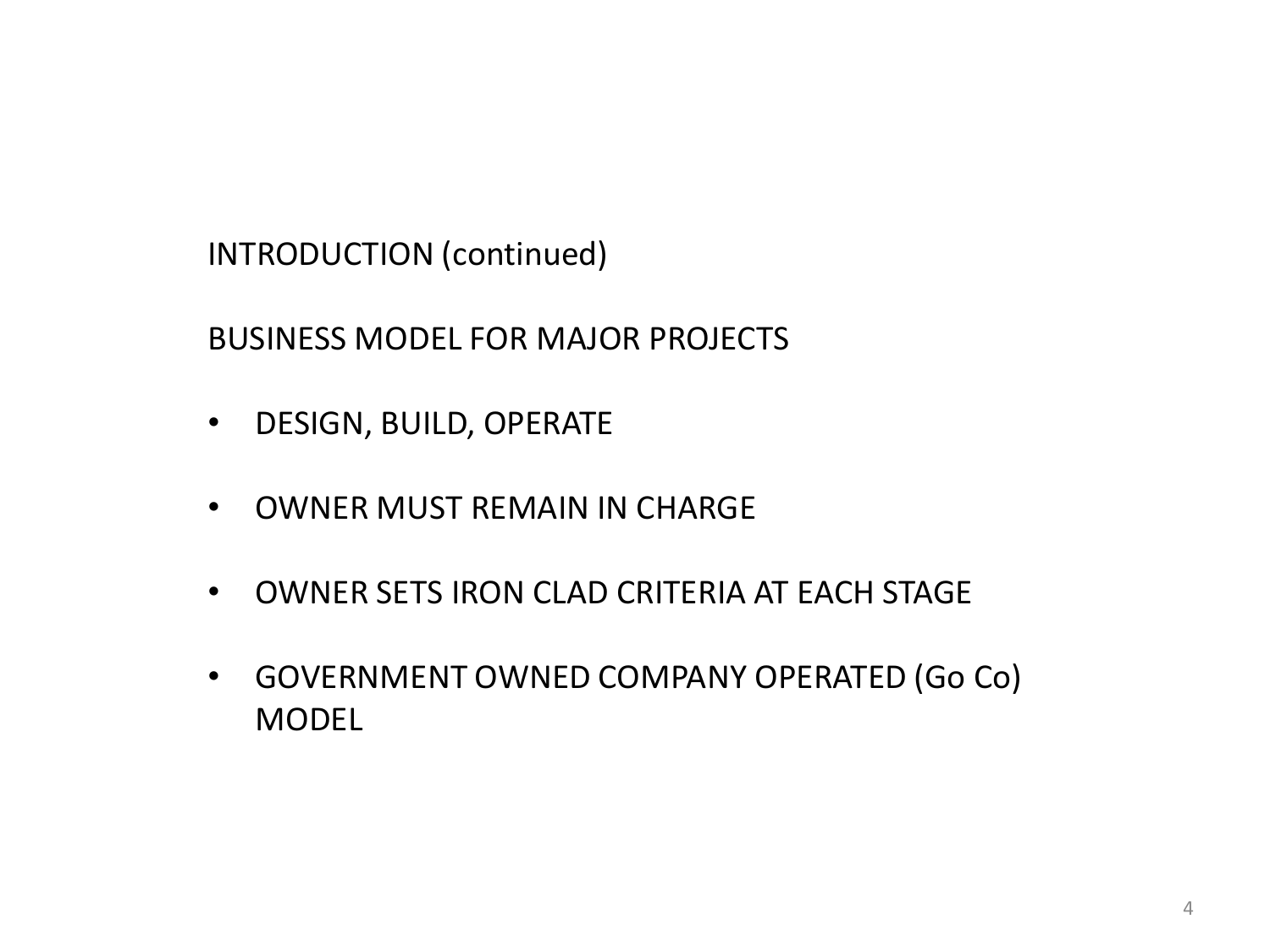## FLAWED BUSINESS MODEL

WHO ARE THE PLAYERS IN THIS NSDF PROJECT?

- OWNER FEDERAL GOVERNMENT, THROUGH NATURAL RESOURCES CANADA, THROUGH ATOMIC ENERGY OF CANADA LTD. (AECL)
- PROPONENT CANADIAN NATIONAL ENERGY ALLIANCE (CNEA) THROUGH ITS SUBSIDUARY CANADIAN NUCLEAR LABORATORIES (CNL)
- MAJOR PRIVATE SECTOR ENTITIES OF CNEA SNC LAVALIN, JACOBS ENGINEERING, FLUOR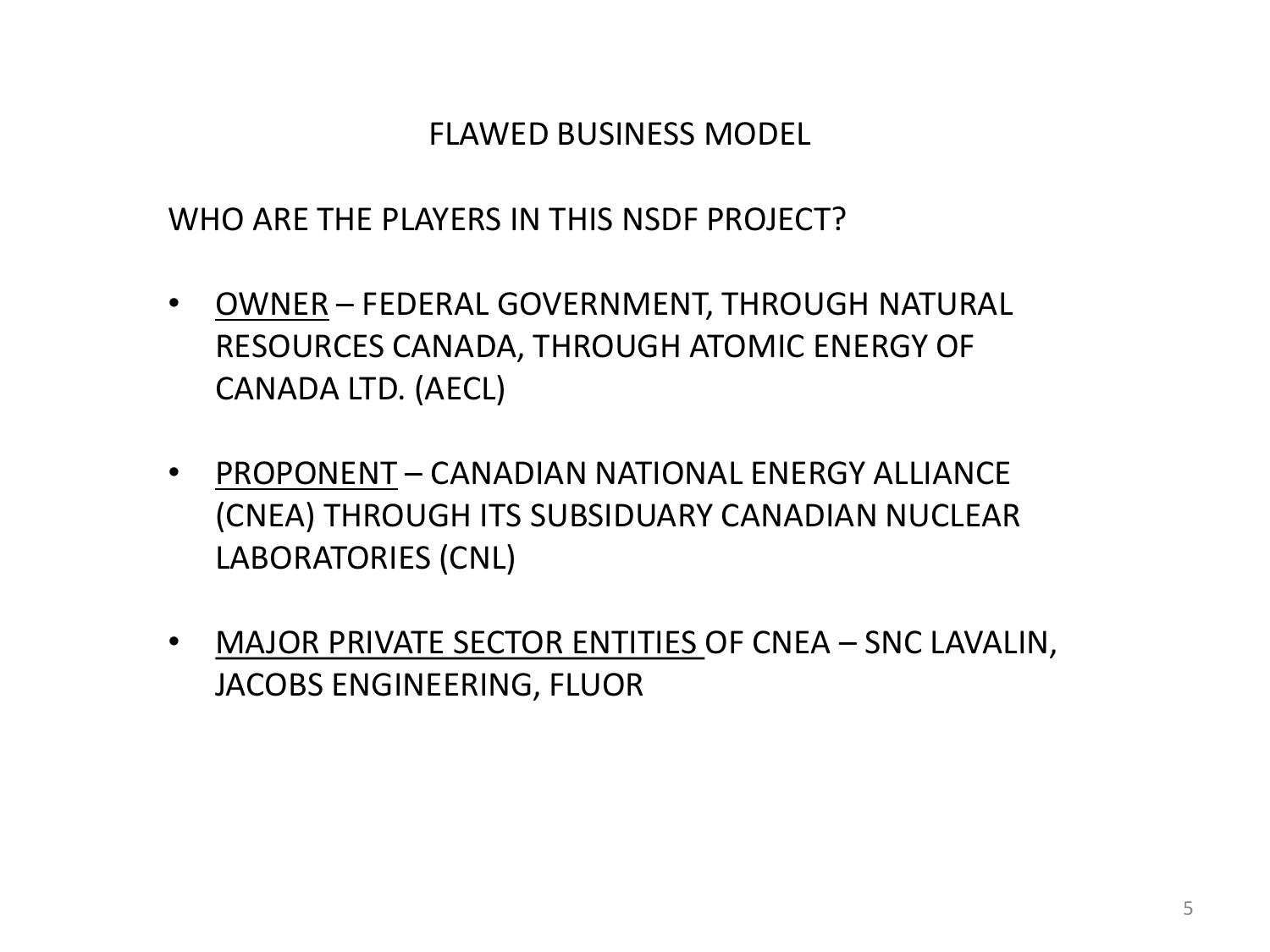Go Co CONTRACT SIGNED BETWEEN FEDERAL GOVERNMENT AND CNEA

- CONTRACT NOT MADE PUBLIC
- WHAT ARE THE IRON CLAD CRITERIA SET BY AECL ON BEHALF OF THE OWNERS, THE FEDERAL GOVERNMENT?
- CRITICAL CRITERIA UNKNOWN
- SOME MAJOR FLAWED CRITERIA
	- NO LIABILITY ON THE PART OF CNEA
	- NO LEVERAGE FOR THE OWNER TO HOLD THE CONTRACTOR TO ACCOUNT
	- PRIVATE SECTORS FIRST PRIORITY IS TO ITS BOTTOM LINE AND ITS SHAREHOLDERS
	- NO FINANCIAL ACCOUNTABILITY THROUGH THE PUBLIC ACCOUNTS OF CANADA
	- COMPOSITION OF CONSORTIUM CHANGED WITHIN FIVE **YFARS**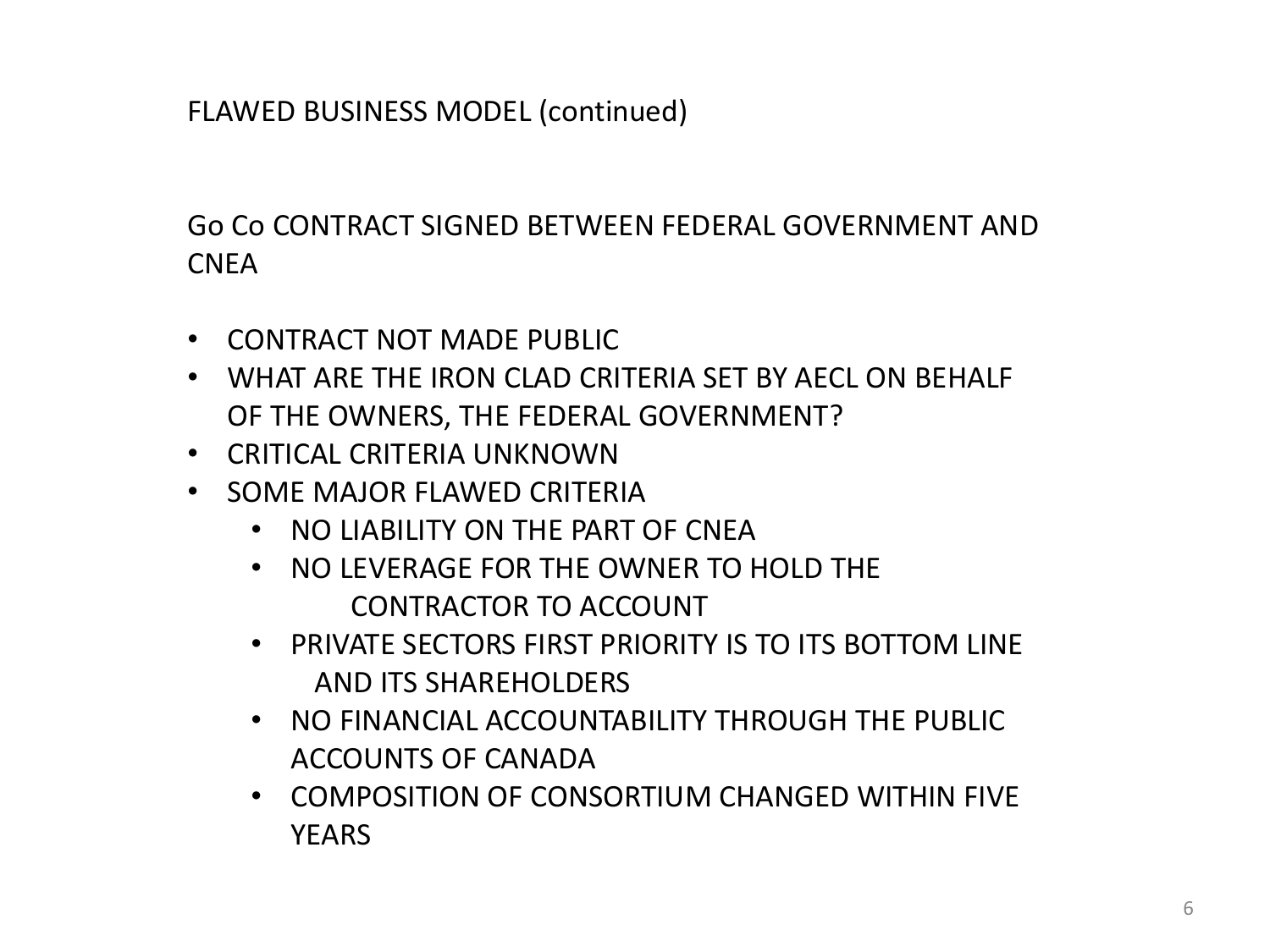RESULTS AT THE END OF THE DESIGN STAGE:

- DEEPLY FLAWED CHOICE OF SITE FOR NSDF
- NO CONSULTATION WITH THE GENERAL PUBLIC OR AFFECTED MUNICPALITIES UNLIKE DGR AND NEWFOUNDLAND AND LABRADOR
- UNILATERAL DECISIONS TO MOVE NUCLEAR WASTE FROM OTHER LOCATIONS TO CHALK RIVER – 140 MUNICIPALITIES SAID NO
- IGNORING GUIDELINES FROM IAEA
- PRIVATE SECTOR FOREIGN COMPANIES IN CHARGE OF NUCLEAR WASTE IN CANADA
- AECL, ON BEHALF OF THE OWNER. CLEARLY NOT IN CHARGE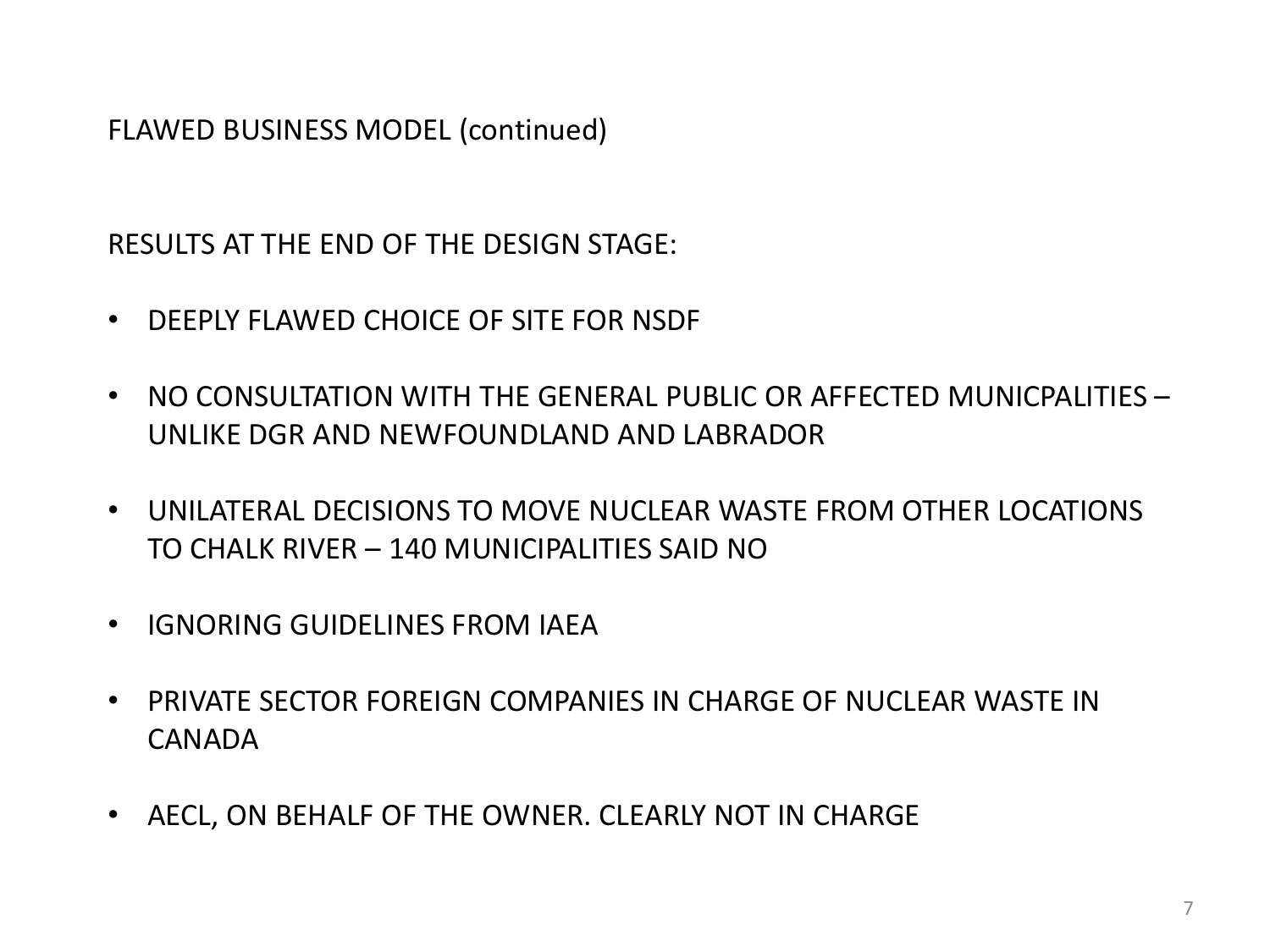FLAWED BUSINESS MODEL (Results continued)

- DESPITE ALL RULES, AND LAWS, THE PROPONENT HAS FAR TOO MUCH AUTHORITY
- HAS AECL SIGNED AWAY ITS OWNERSHIP AUTHORITY
- HAS AECL IN-HOUSE EXPERTISE TO MANAGE THE PROJECT
- THE PRIVATE SECTORS FIRST PRIORITY IS TO ITS BOTTOM LINE AND ITS SHAREHOLDERS
- THE RESULT IS A DISASTER WAITING TO HAPPEN AT THE CONSTRUCTION STAGE UNDER THE PRESENT Go Co MODEL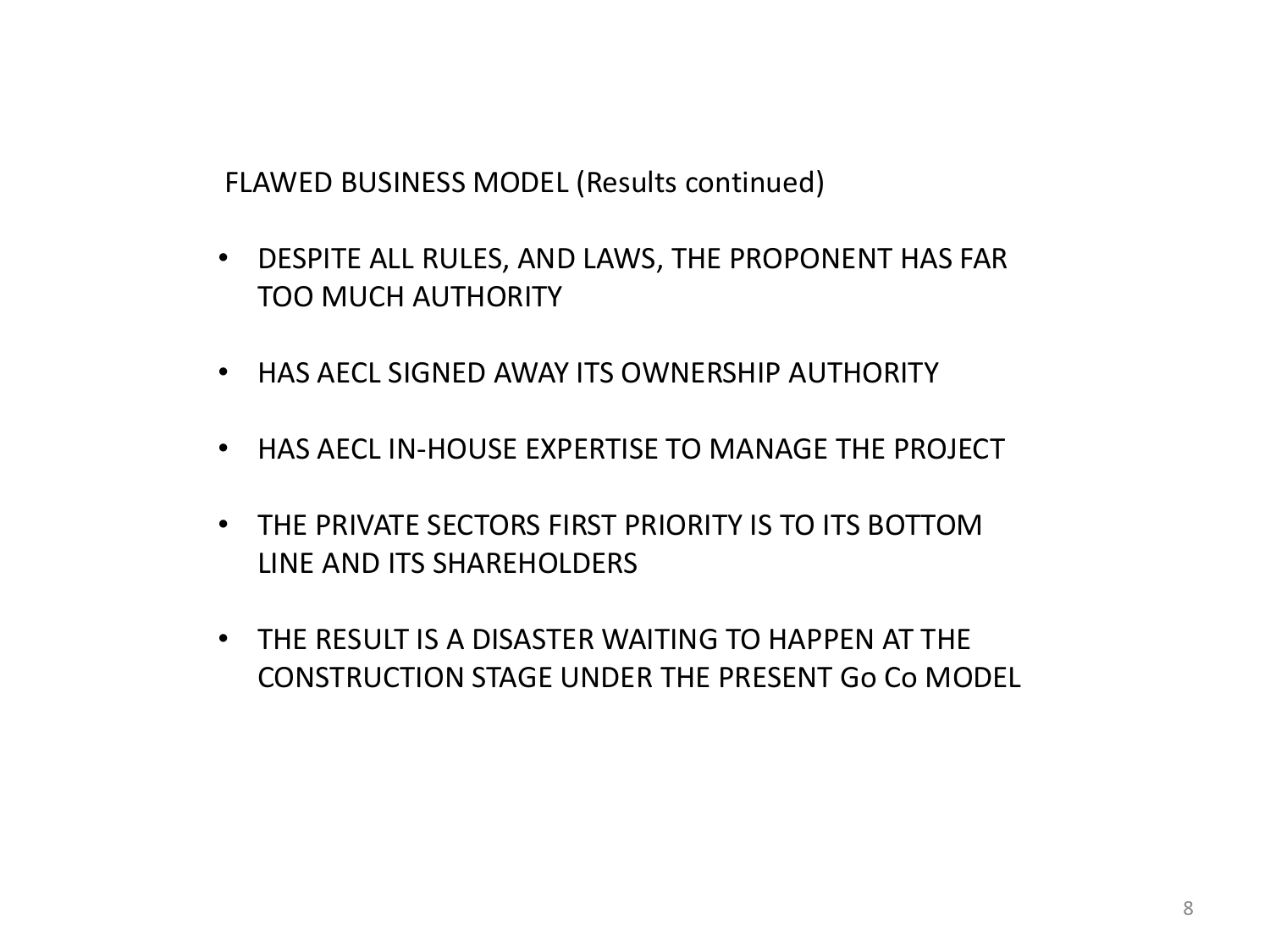HOW DID THIS HAPPEN?

AUDITOR GENERAL SPECIAL EXAMINATION OF AECL 2017:

- AECL BOARD MEMBERS LESS THAT FULL COMPLEMENT INTERIM MEMBERS
- NO PRESIDENT OR CEO IN PLACE AT CRITICAL POINTS
- NO RISK MANAGEMENT SYSTEM IN PLACE
- INEXPERIENCED CONTRACTING TEAM
- THESE SHORTCOMINGS RESULT IN POOR DECISIONS BY AECL IN LETTING THE CONTRACT TO CNEA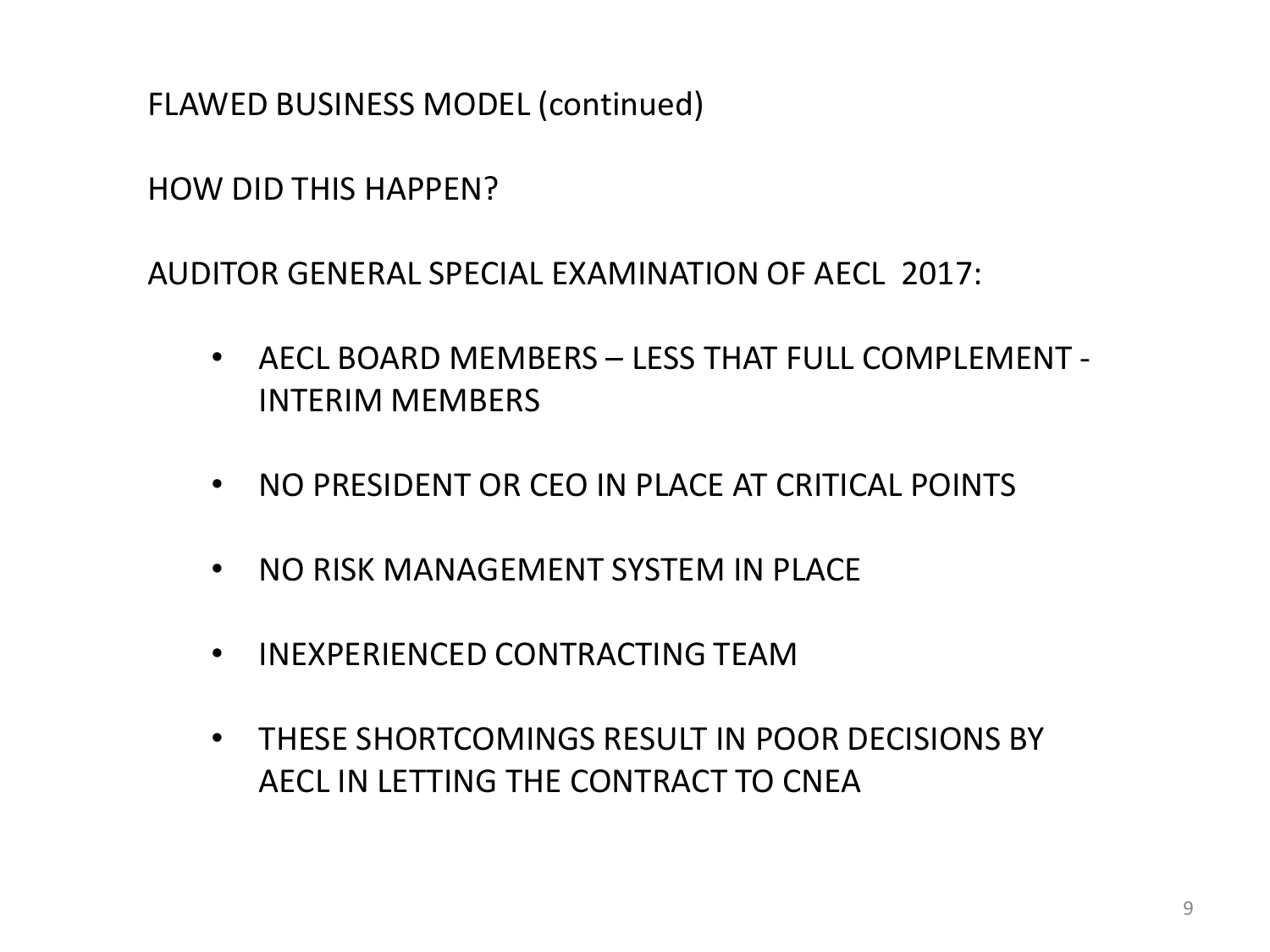CHOICE OF SITE FOR THE NSDF:

- MORE THAT 10,000 ACRES AVAILABLE
- 60,000 ADDITIONAL ACRES ABUTTING AECL PROPERTY GARRISON PETAWAWA AND FOREST RESEARCH STATION
- CHOSEN SITE NOT IN COMPLIANCE WITH IAEA
- RIDGE SLOPING AWAY FROM THE RIVER
- NO NEED FOR USE OF PUBLIC ROADS
- PROXIMITY TO MAJORITY OF THE WASTE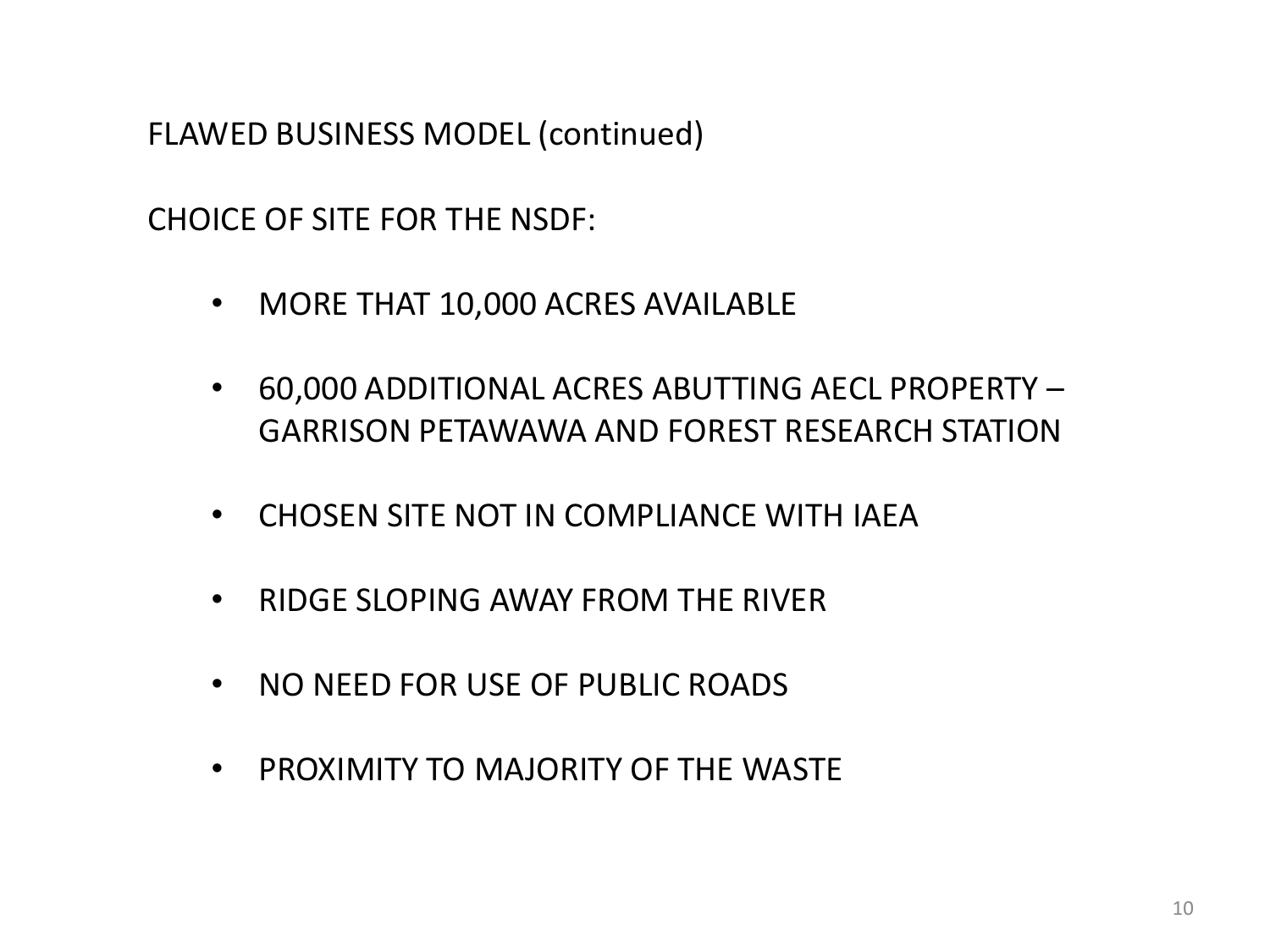**CONCLUSION** 

- MITIGATE THE RISK
- MOVE THE SITE FOR THE NSDF WELL AWAY FROM THE RIVER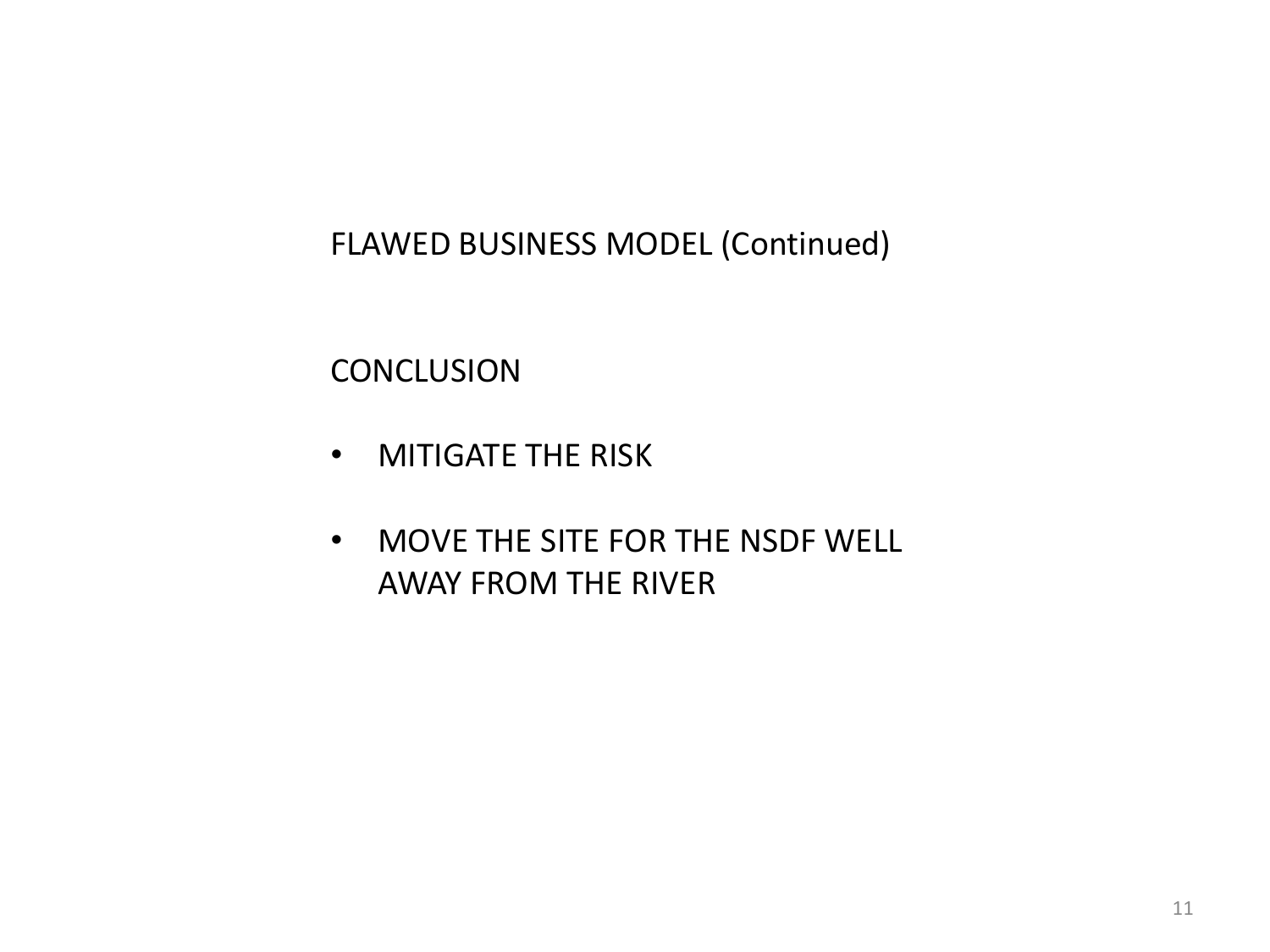### COMPETENCY OF THE PROPONENT

SOME HISTORY OF QUESTIONABLE PERFORMANCE BY THE PROPONENT:

- CUTTING CORNERS IN PREPARATION OF THE EA
- APPLYING FOR CHANGES ON THE NUCLEAR WASTE PROJECT AT PORT **HOPE**
- SUBSTANDARD PERFORMANCE ON THE OTTAWA LIGHT RAIL PROJECT SNC LAVALIN
- HISTORY OF NON COMPLIANCE WITH GOVERNMENT CONTRACTS, ENVIRONMENTAL OFFENCES, EMPLOYEE SAFETY OFFENCES – JACOBS ENGINEERING, FLUOR – MILLIONS IN FINES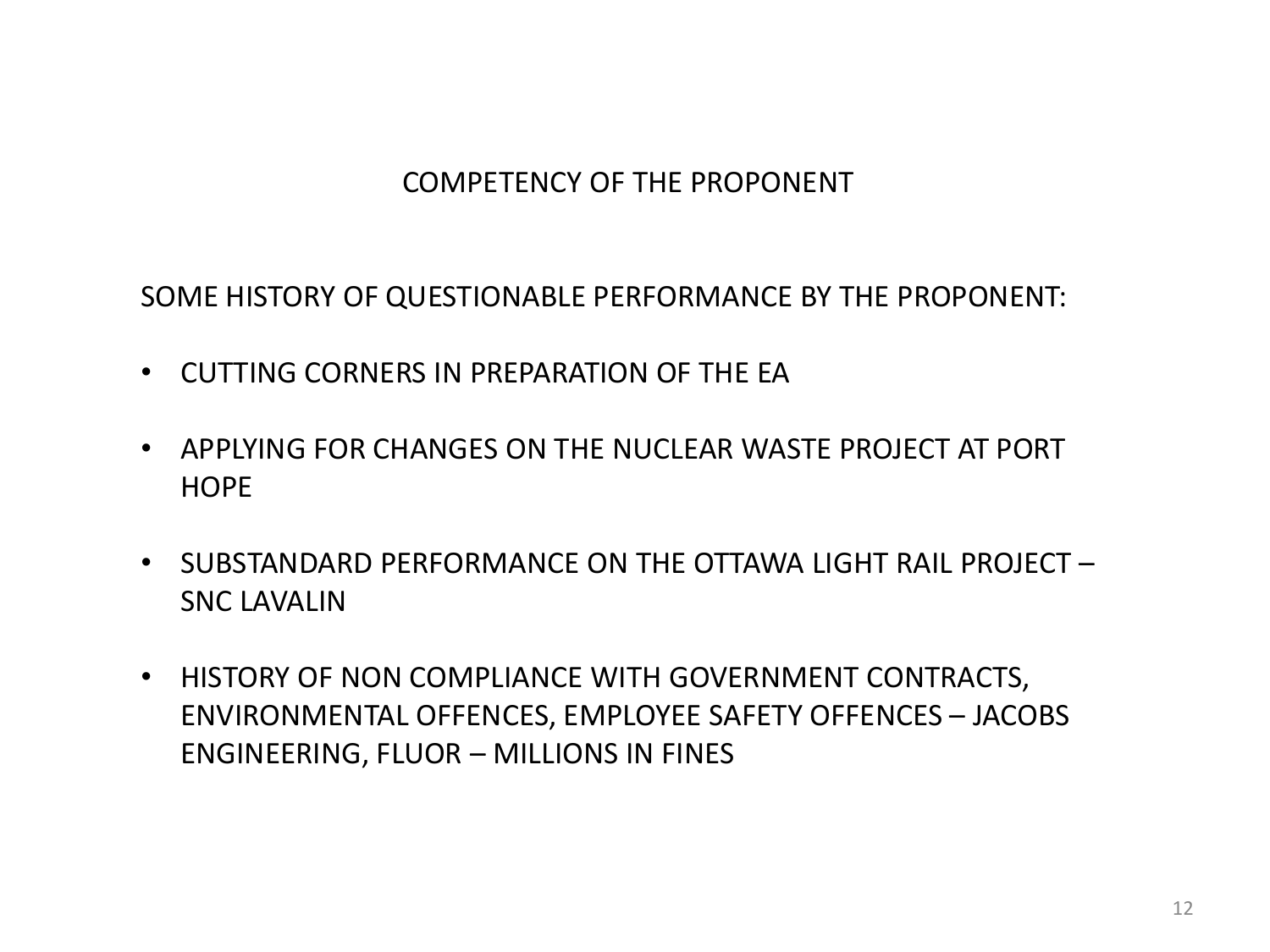COMPETENCY OF THE PROPONENT (Continued)

**CONCLUSION** 

MITIGATE THE RISK

MOVE THE NSDF WELL AWAY FROM THE OTTAWA RIVER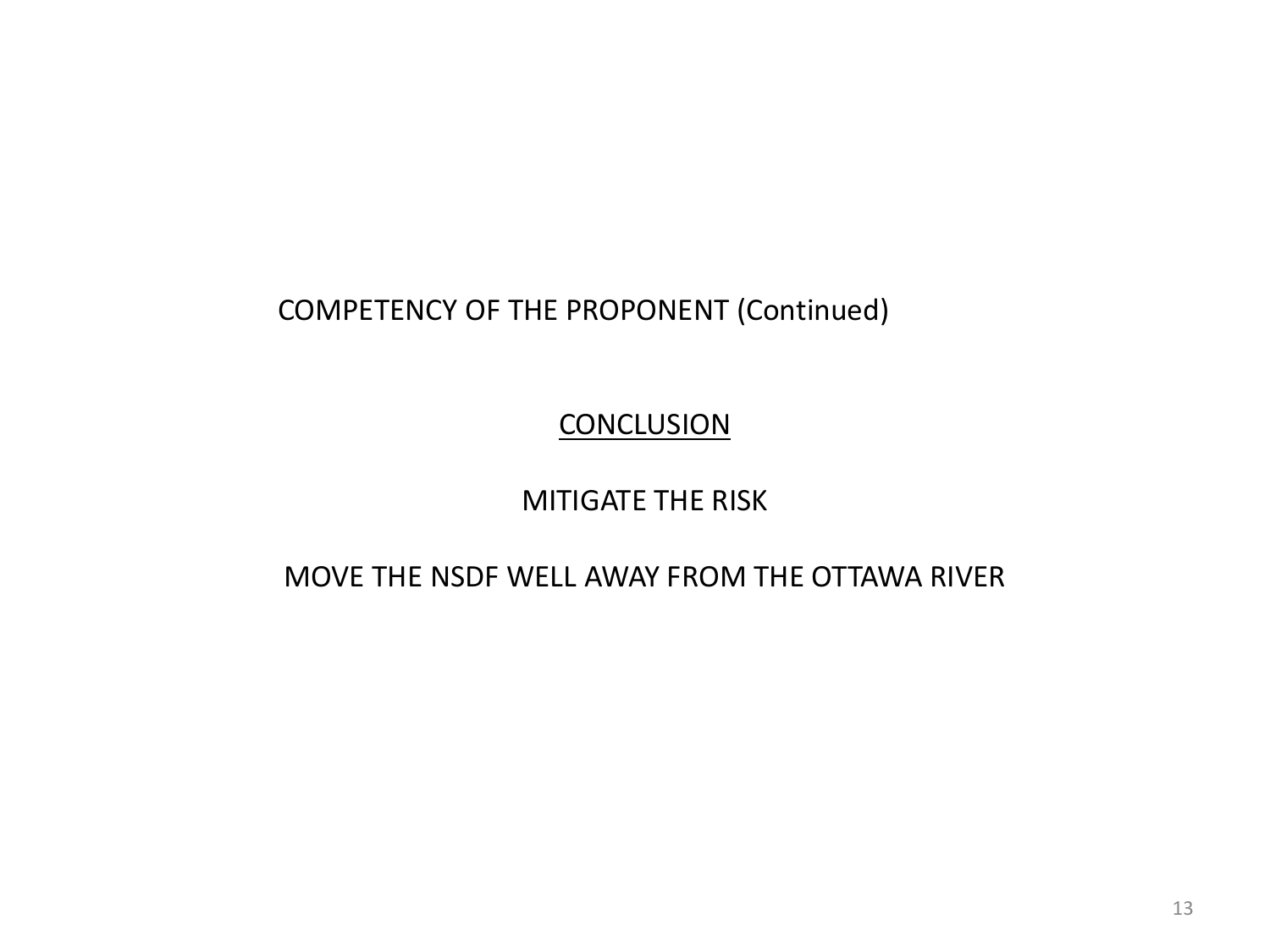### TRUST IN THE COMPONENT

- CLAIMS OF PROVEN TECHNOLOGY GEOMEMBRANE 550 YEARS
- CLAIMS OF BEST PRACTICES
- CLAIMS OF STATE OF THE ART
- CLAIMS OF MONITORING NSDF FOR 300 YEARS
- NOT PLAYING BY THE RULES:
	- HISTORY OF GOVERNMENT CONTRACTING OFFENCES ENVIRONMENTAL OFFENCES, SAFETY OFFENCES – JACOBS ENGINEERING, FLUOR-MILLIONS OF DOLLARS IN FINES
	- ILLEGAL ACTIVITIES AT THE INTERNATIONAL LEVEL SNC LAVALIN
	- SNC LAVALIN IGNORING CANADIAN ELECTION FUNDING RULES
	- QUESTIONABLE ATTITUDES TOWARD THE PUBLIC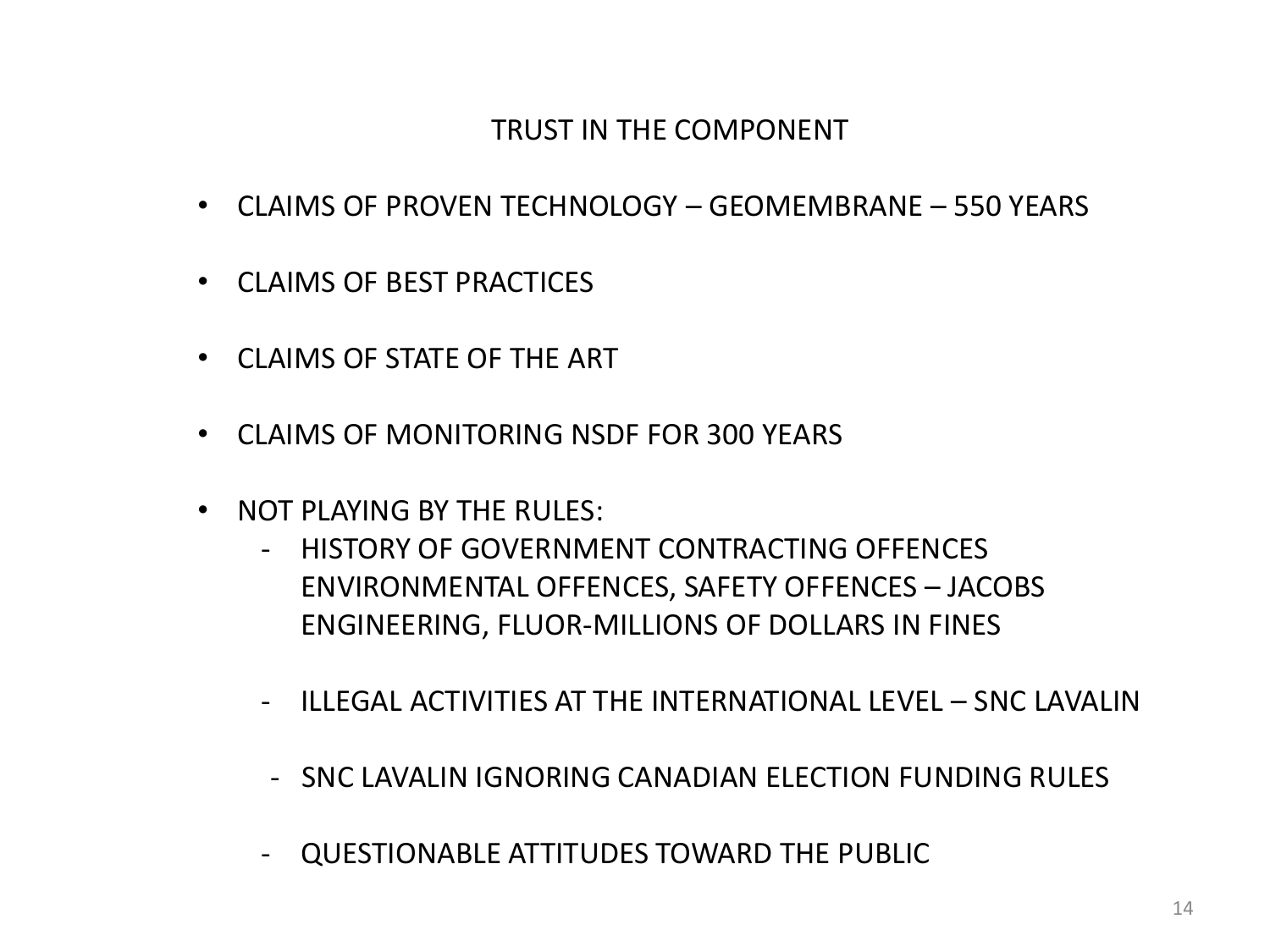TRUST IN THE COMPONENT (continued)

TRUST IS IMPORTANT

NEED FOR TRUST IN THE CONTRACTOR

- KNOWS HOW TO DO THE JOB
- WILL DO WHAT IT SAYS IT WILL DO
- WILL DO IT ON TIME
- WILL DO IT RIGHT THE FIRST TIME
- WILL ALWAYS DO IT WITHOUT THE NEED TO HAVE A THIRD PARTY CONSTANTLY LOOKING OVER ITS SHOULDER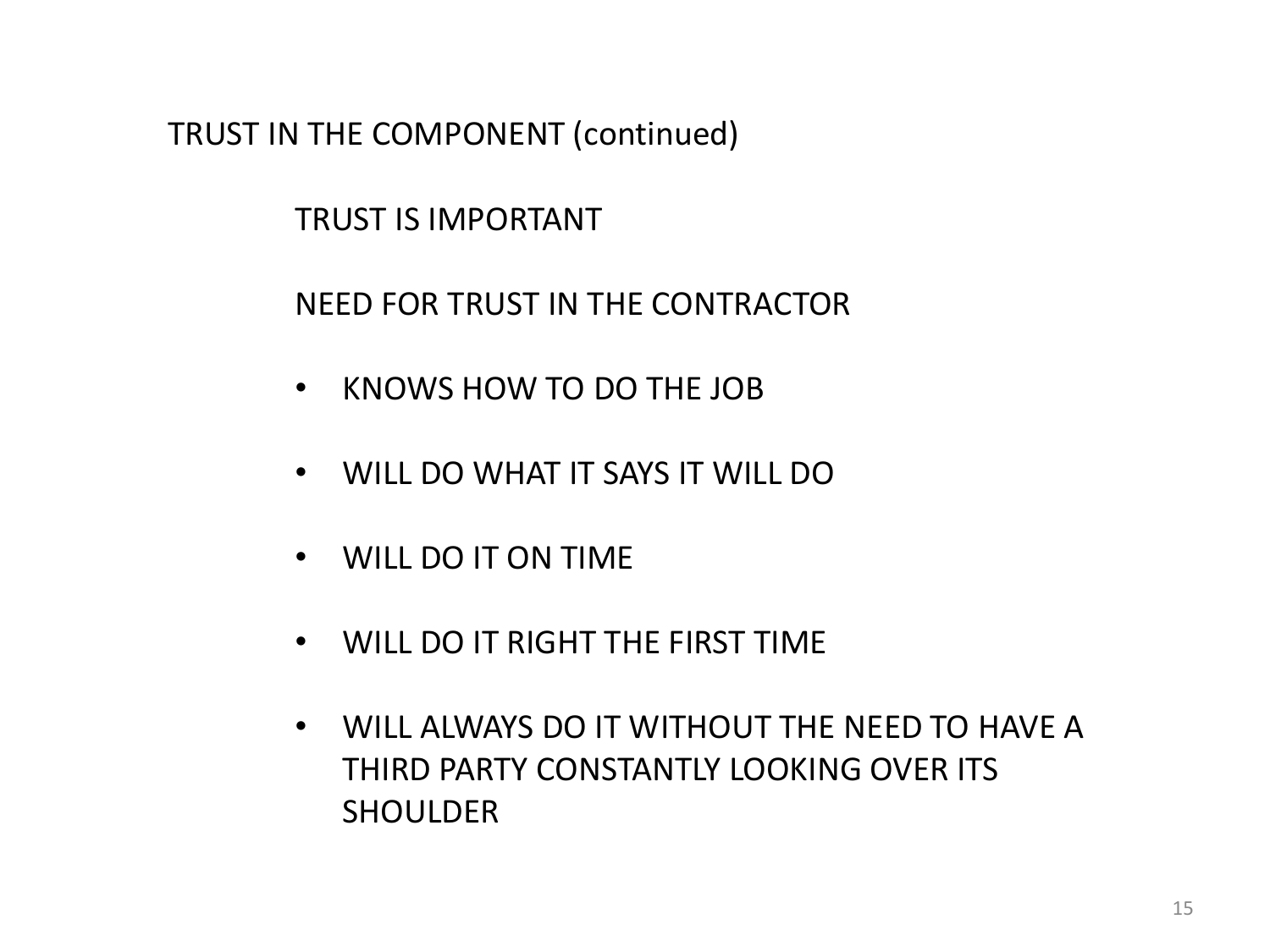TRUST IN THE COMPONENT (continued)

**CONCLUSION** 

- MITIGATE THE RISK
- MOVE THE NSDF WELL AWAY FROM THE RIVER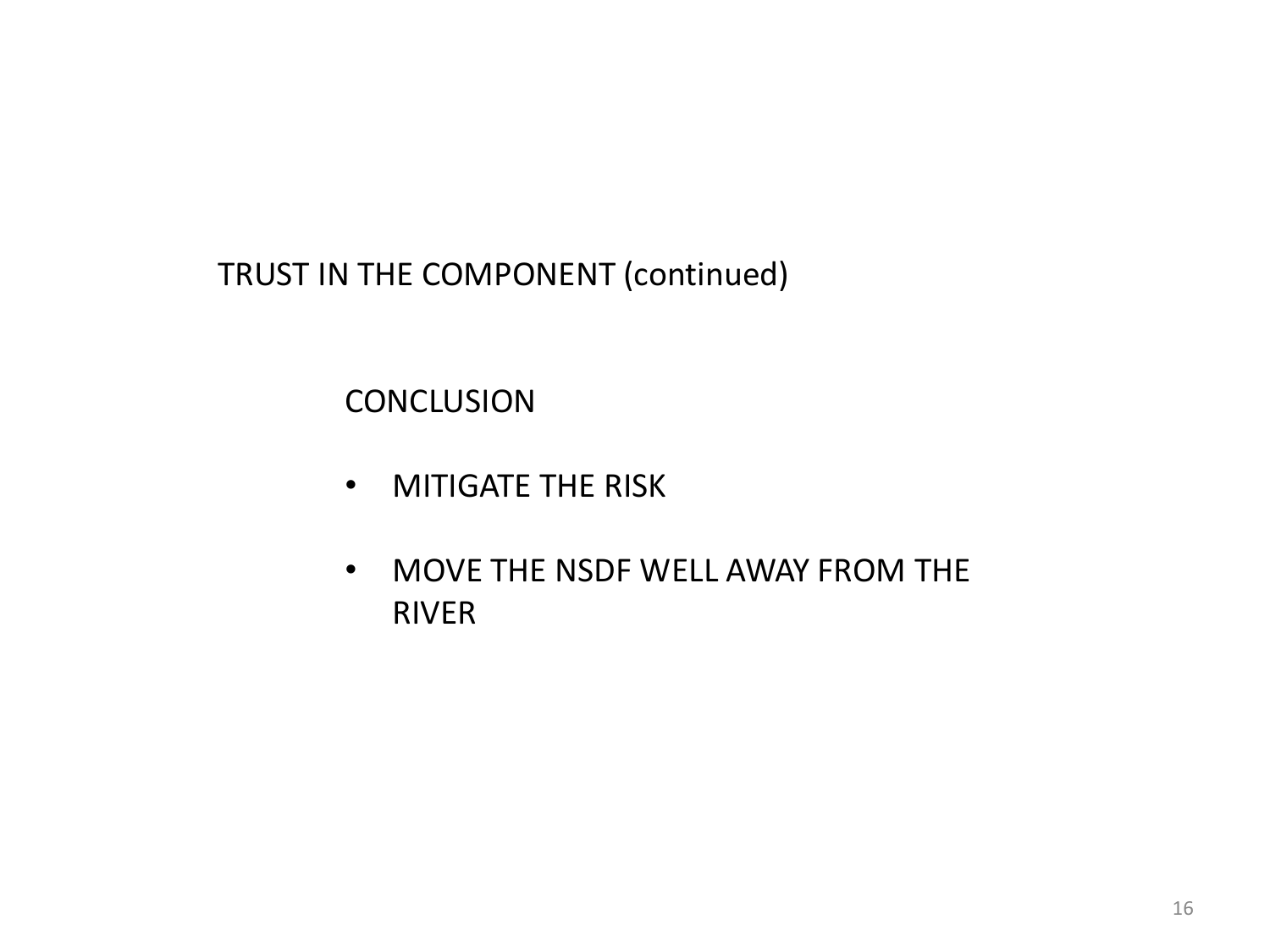## UNKNOWN RISKS

- SCIENCE IS IMPORTANT
- SCIENCE ITSELF, HOWEVER, IS BASED ON **ASSUMPTIONS**
- EXAMPLE OF BRITISH COLUMBIA FLOODING
- DAMS UPRIVER FROM CHALK RIVER
- HUMAN ERROR IS INEVITABLE CHALK RIVER ACCIDENTS 1952, 1956 CHERNOBYL IN UKRAINE FUKUSHIMA IN JAPAN THREE MILE ISLAND IN USA
- WAR AND TERRORISM NEW YORK CITY UKRAINE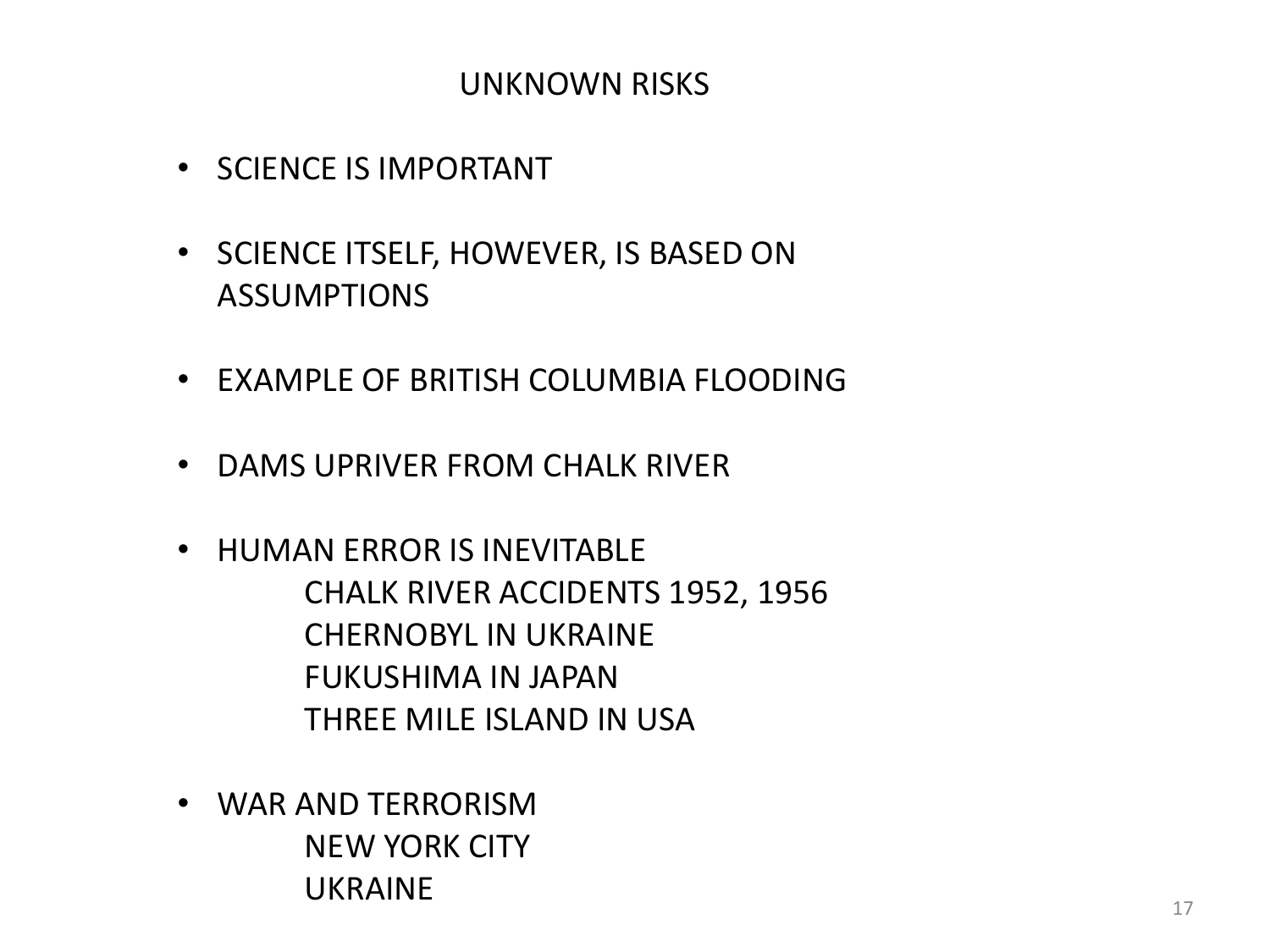### CONCLUSION & RECOMMENDATION

- TO MANY OF US, IT IS CLEAR THAT THE FEDERAL GOVERNMENT HAS ABDICATED ITS RESPONSIBILITY IN THIS MATTER TO A CONSORTIUM OF PRIVATE SECTOR COMPANIES
- MUCH IS BEING SAID BY MANY INTERVENORS THAT WOULD WARRANT THAT THIS PROPOSAL BE SENT BACK TO THE DRAWING BOARD
- IN THE EVENT THAT YOU, THE COMMISSIONERS, CHOOSE TO APPROVE THE PROJECT, I WOULD URGE YOU TO AT LEAST MITIGATE THE VERY REAL RISK OF CONTAMINATION OF THE OTTAWA RIVER